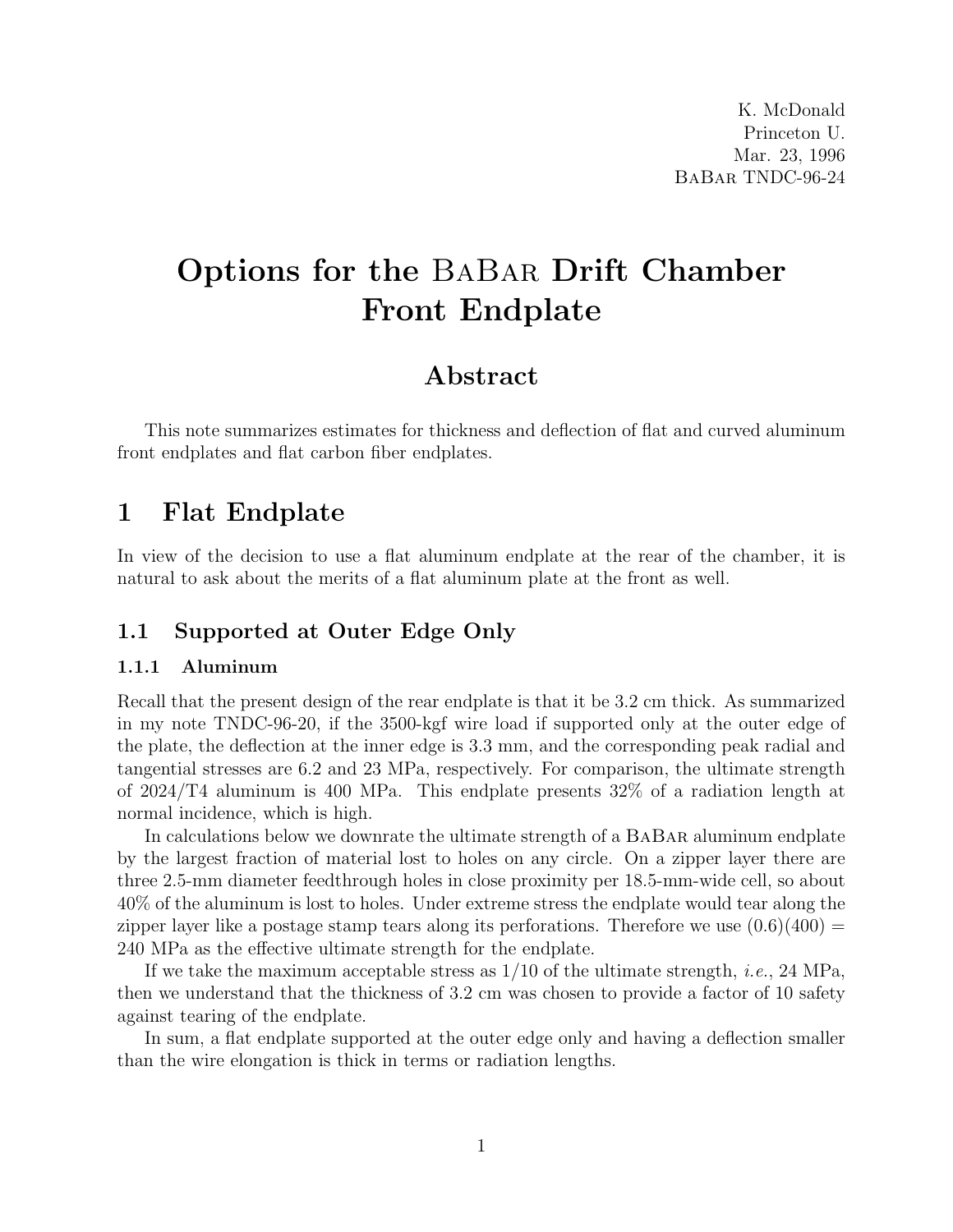#### 1.1.2 Carbon Fiber

The thermoplastic carbon-fiber epoxy material under consideration by BaBar reorted has a modulus about 0.7 times that of aluminum. I am not sure of its ultimate strength, but will assume it to be also 0.7 times that of aluminum, *i.e.*, 280 MPa.

If the load and thickness of the endplate remain the same, but the modulus is changed, the stresses remain the same while the displacements scale inversly with the modulus. Thus a 3.2-cm-thick carbon fiber endplate supported at the outer radius only under a 3500-kg wire load would have a peak tangential stress of 23 MPa and a deflection of 4.7 mm at the inner radius.

If we take as a design limit a peak stress 1/10 of the ultimate strength we must limit the stress to  $(0.6)(28) = 16.8$  MPa, where again the factor of 0.6 comes from downrating the strength along a zipper layer.

For a flat plate of thickness t, deflections scale as  $1/t^3$  and stresses scale as  $1/t^2$ .

Hence the thickness of a carbon-fiber endplate would have to be increased to  $3.2\sqrt{23/16.8}$  = 3.7 cm (about 15% of a radiation length) to keep the peak stress below 16.8 MPa. The deflection at the inner edge would then be  $3.3/0.7/(23/16.8)^{3/2} = 2.9$  mm.

### 1.2 Supported at Both Inner and Outer Edges

#### 1.2.1 Aluminum

If instead, the wire load is supported at both the inner and outer edge of the plate, then the maximum deflection of a 3.2-cm-thick Al endplate is 118  $\mu$ m, and the peak radial and tangential stresses are 3.5 and 3.0 MPa, respectively.

Thus an Al plate with peak radial stress of 24 MPa should have thickness 1.2 cm (say  $(0.5'')$ , and the peak deflection would be 2.2 mm. This case is the most plausible to me of those considered thus far, and would present 12% of a radiation length at normal incidence. Should this option be chosen, it would make sense to reduce the thickness of the rear endplate to be the same as that for the front.

#### 1.2.2 Carbon Fiber

A 1.4-cm-thick carbon fiber endplate supported at both inner and outer radii would have a peak stress of 16.8 MPa, and a maximum deflection of 2.0 mm. This plate presents 5.6% of a radiation length.

If this option were chosen and the thickness of the read aluminum endplate reduced to 1.4 cm also, the peak deflection of the latter would be 1.4 mm.

# 2 Curved Endplate

This option was introduced in my note TNDC-96-22. There we found that a uniform wire load per unit area could be supported by an endplate under tension only if the shape of the endplate is a certain cubic of revolution.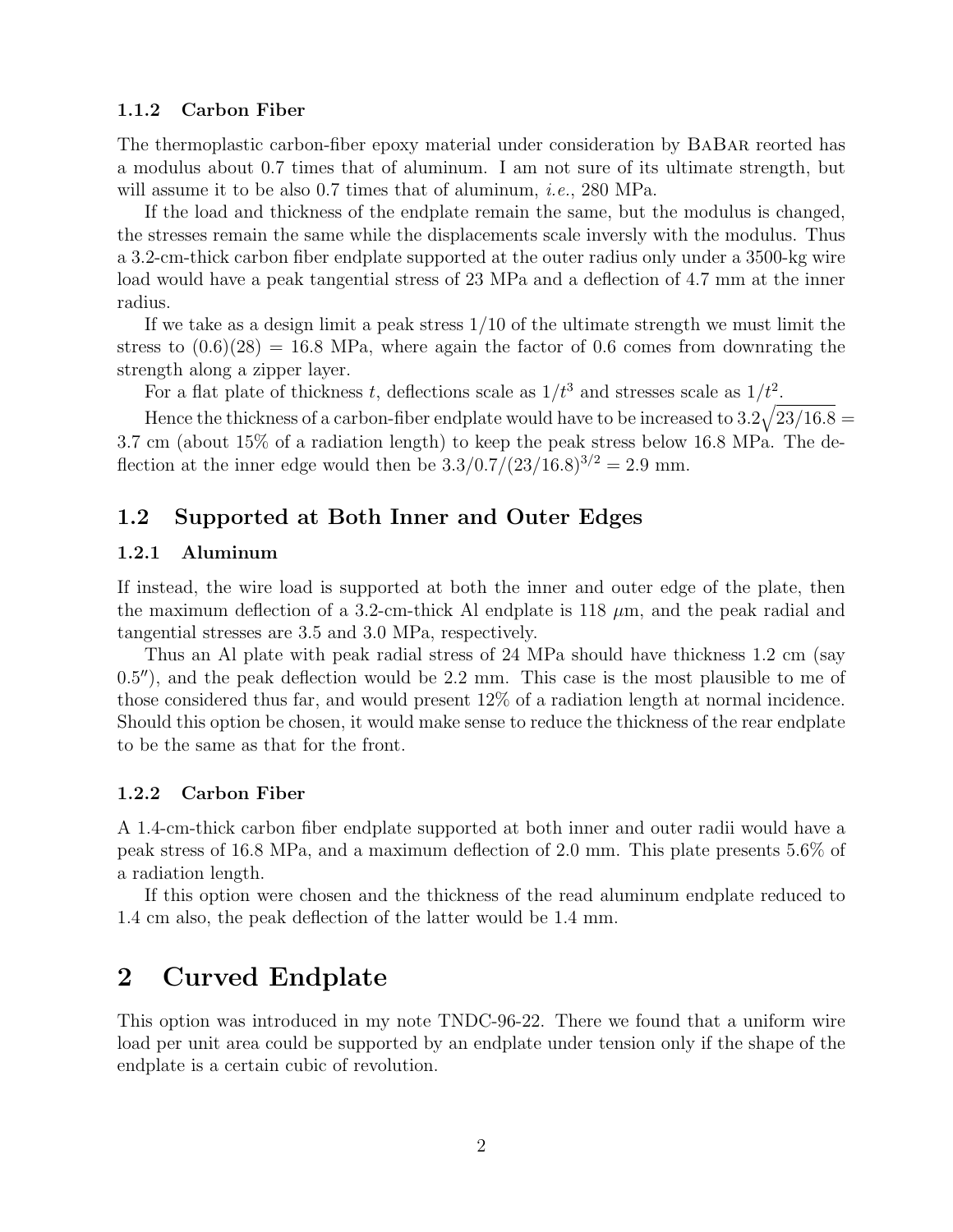### 2.1 Supported at Both Inner and Outer Edges

The example in the note TNDC-96-22 was for this case.

#### 2.1.1 Inward Curve

In the example given there, the slope of the curve is 1 at the outer radius and 0.667 at the inner radius. The total tension on the inner edge is 24,750 N for 3500 kgf wire load supported  $40\%$  at the inner edge. Then the plate could have a thickness of only 700  $\mu$ m Al if the peak stress (at the inner edge) is 24 MPa.

The sagitta of cubic is 12 cm.

The endplate will stretch under the wire load. If the (cubic) curve that describes the endplate has length l and stretches by amount  $\Delta l$  then the resulting deformed curve has sagitta  $s = l \sqrt{\Delta l/l}$  with respect to the undeformed curve. This assumes the endpoints of the cubic remain fixed. Due to the tension the stretch along the cubic curve is

$$
\frac{\Delta l}{l} \approx \frac{T}{2\pi (r_2 - r_1)tE},
$$

ignoring the resistance to stretching due to hoop stresses. With  $r_2 - r_1 = 0.57$  m, taking modulus E to be  $6 \times 10^{10}$  including a 15% downrating for holes, and using  $T = T_{\text{max}} = 24,750$ N we have

$$
s[\text{mm}] = \frac{6.3}{\sqrt{t[\text{mm}]}}.
$$

For example, if we wish the deflection of the endplate to be only 3.15 mm we would need thickness  $t = 4$  mm. Since this ignores the favorable effect of hoop stresses a more complete calculation using FEA methods should be performed. See note TNDC-96-25 for such a calculation, which indicates that the above estimate of the deflection is much too high.

This is the best solution if the very thinnest endplate is desired.

#### 2.1.2 Outward Curve

While the inwardly curved plate is mechanically sound, it limits the track acceptance somewhat at intermediate radii due to the 12-cm sagitta of the curve. [Although with the demise of the aerogel the drift chamber gains about 20 cm of track length, so an inward sagitta of 12 cm for a plate close to the CsI calorimeter results in track lengths nowhere shorter than in the current BaBar baseline design.]

So we can also consider an outwardly curve plate, in which the load is supported by purely compressive forces if the same cubic is used, but with the opposite sign.

However, domed structures are subject to collapse. A semi-empirical result is that the buckling occurs at load pressures of about

$$
P_{\text{max}} = 0.5E\left(\frac{t}{r}\right)^2, \qquad \text{(Timoshenko)}
$$

where r is a relevant radius of curvature  $(p. 320$  of Thin Shell Concrete Structures, by D.P. Billington (McGraw-Hill, 1982)).